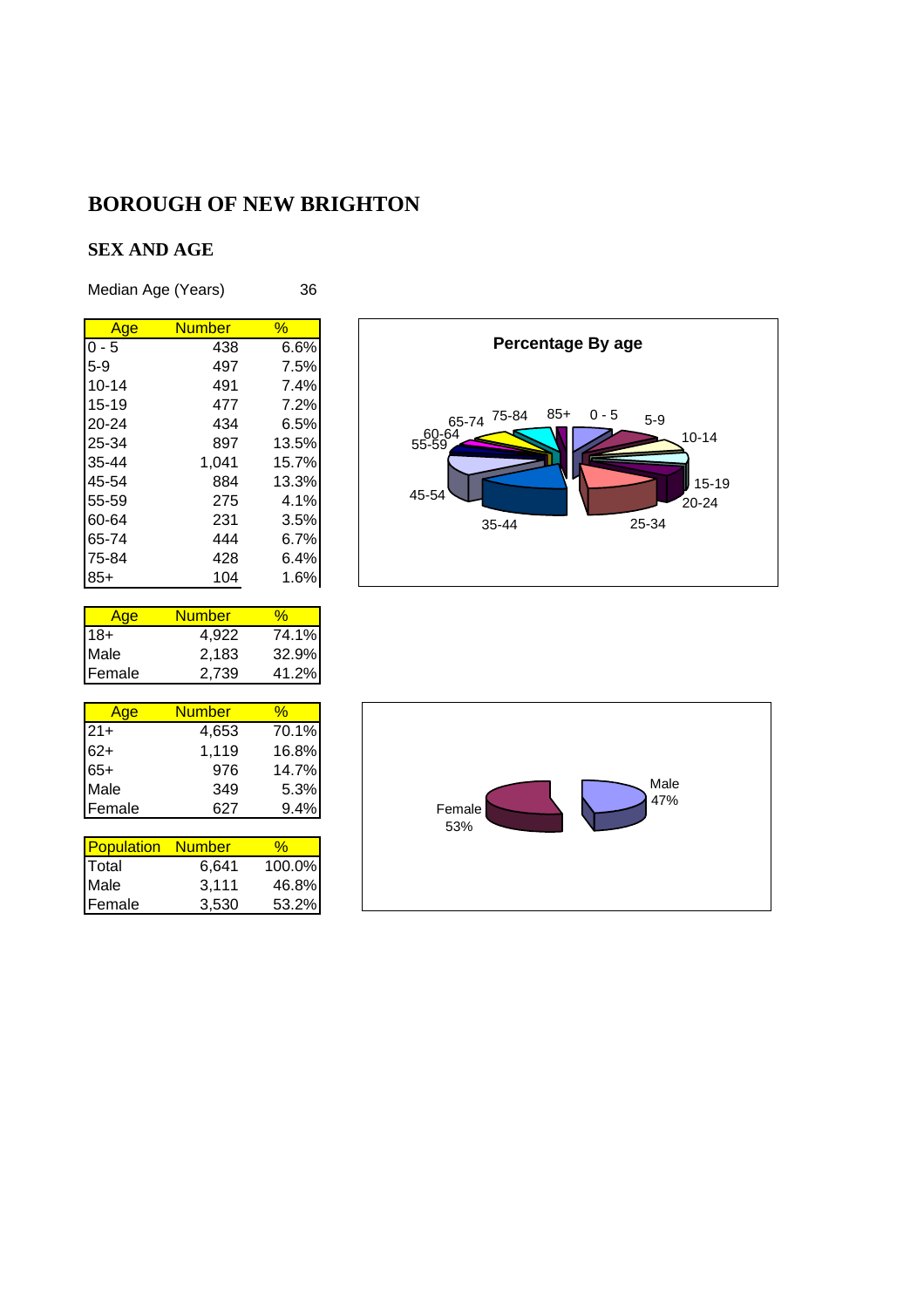### **RACE**

| Race                                 | <b>Number</b> | $\%$    |
|--------------------------------------|---------------|---------|
| White                                | 5,730         | 86.3%   |
| <b>Black or African American</b>     | 701           | 10.6%   |
| American Indian or Alaska Native     | 16            | 0.2%    |
| Asian                                | 13            | 0.2%    |
| Asian Indian                         | 0             | $0.0\%$ |
| Chinese                              | 3             | $0.0\%$ |
| Filipino                             | 0             | $0.0\%$ |
| Japanese                             | 0             | $0.0\%$ |
| Korean                               | 0             | $0.0\%$ |
| Vietnamese                           | 5             | 0.1%    |
| Other Asian                          | 2             | 0.0%    |
| Nat. Hawaiian & Other Pacific Island | 0             | $0.0\%$ |
| Native Hawaiian                      | 0             | $0.0\%$ |
| Guamanian or Chamorro                | 0             | $0.0\%$ |
| Samoan                               | 0             | $0.0\%$ |
| <b>Other Pacific Islander</b>        | 0             | 0.0%    |
| Some Other Race                      | 19            | 0.3%    |
| One Race                             | 6,479         | 97.6%   |
| Two or More Races                    | 162           | 2.4%    |



| Race Alone or 1+ Other Races         | <b>Number</b> | %     |
|--------------------------------------|---------------|-------|
| White                                | 5873          | 88.4% |
| IBlack or African American           | 809           | 12.2% |
| American Indian & Alaska Native      | 59            | 0.9%  |
| Asian                                | 26            | 0.4%  |
| Nat. Hawaiian & Other Pacific Island | 7             | 0.1%  |
| Some Other Race                      | 44            | 0 7%  |

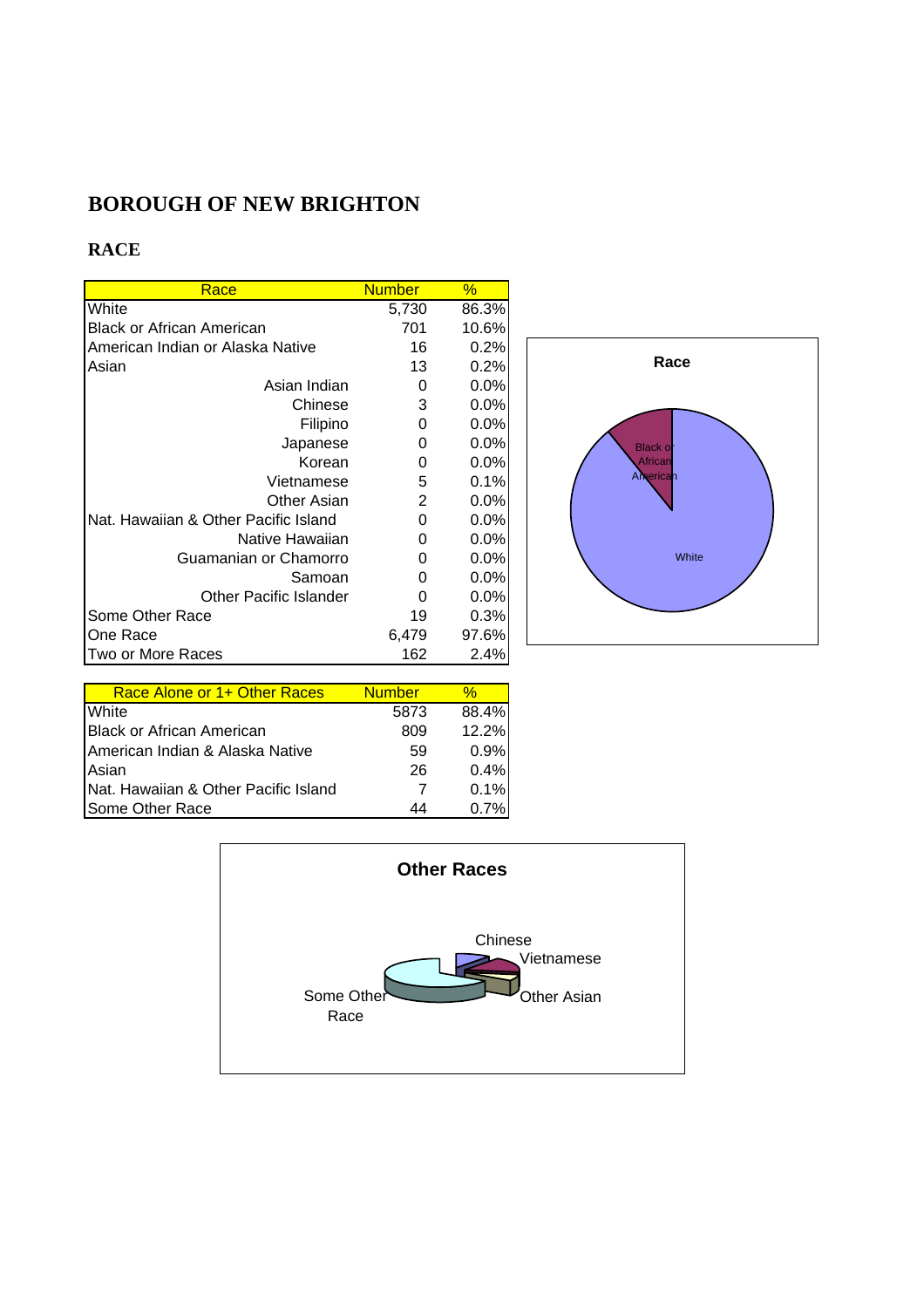#### **RACE**

| <b>Number</b> | $\%$ | <b>Hispanic or Latino &amp; Race</b>           | <b>Number</b> |  |
|---------------|------|------------------------------------------------|---------------|--|
| 33            |      | Hispanic or Latino                             | 33            |  |
| 18            |      | Non-Hispanic                                   | 5709          |  |
| 4             |      |                                                |               |  |
| 0             |      |                                                |               |  |
| 11            | 0.2% |                                                |               |  |
| 6,608         |      |                                                |               |  |
| 5.709         |      |                                                |               |  |
|               |      | 0.5%<br>0.3%<br>0.1%<br>0.0%<br>99.5%<br>86.0% |               |  |

| . Hispanic or Latino & Race . | <b>Number</b> |         | <b>Hispanic or Latino &amp; Race</b> | <b>Number</b> |         |
|-------------------------------|---------------|---------|--------------------------------------|---------------|---------|
| Hispanic or Latino (Any)      | 33            | $0.5\%$ | Hispanic or Latino                   | 33            | $0.5\%$ |
| Mexican                       | 18            | $0.3\%$ | Non-Hispanic                         | 5709          | 86.0%   |



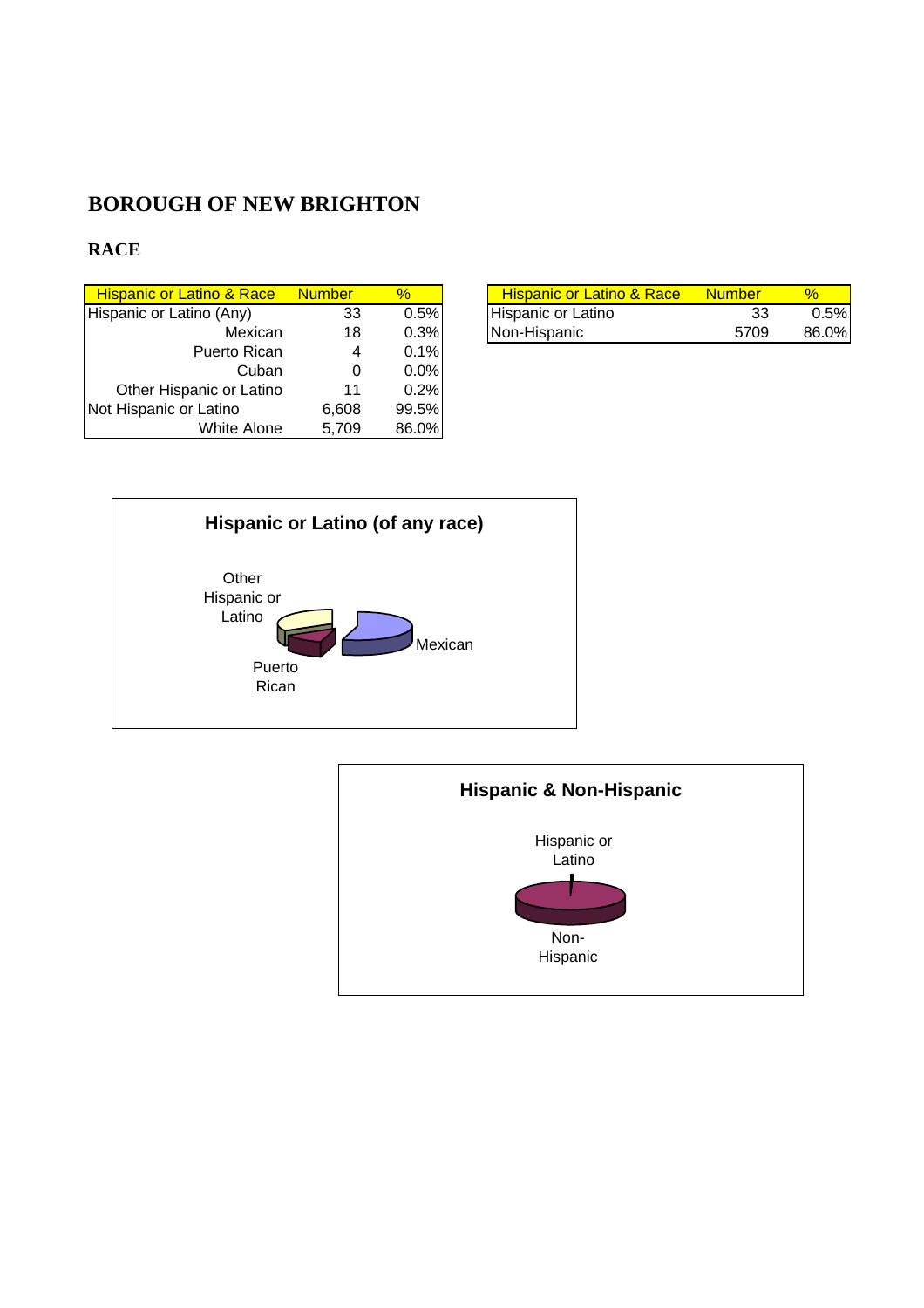#### **HOUSEHOLDS**

**Average Family Size** 

| <b>Relationship</b>              | <b>Number</b> | $\%$  |
|----------------------------------|---------------|-------|
| In Households                    | 6,481         | 97.6% |
| Householder                      | 2,740         | 41.3% |
| Spouse                           | 1,086         | 16.4% |
| Child                            | 2,055         | 30.9% |
| Own Child Under 18 Years         | 1,566         | 23.6% |
| <b>Other Relatives</b>           | 273           | 4.1%  |
| Under 18 Years                   | 107           | 1.6%  |
| Non-Relatives                    | 327           | 4.9%  |
| <b>Unmarried Partners</b>        | 162           | 2.4%  |
| In Group Quarters                | 160           | 2.4%  |
| Institutionalized Population     | 98            | 1.5%  |
| Non-Institutionalized Population | 62            | 0.9%  |

| <b>Household By Type</b>              | <b>Number</b> | $\%$   |
|---------------------------------------|---------------|--------|
| <b>Total Households</b>               | 2,740         | 100.0% |
| <b>Family Households (Families)</b>   | 1,715         | 62.6%  |
| With Own Children Under 18 Years      | 889           | 32.4%  |
| <b>Married Couple Family</b>          | 1,086         | 39.6%  |
| With Own Children Under 18 Years      | 488           | 17.8%  |
| Female Householder, No Husband        | 504           | 18.4%  |
| With Own Children Under 18 Years      | 331           | 12.1%  |
| Non-Family Households                 | 1,025         | 37.4%  |
| Householder Living Alone              | 886           | 32.3%  |
| Householder 65 Years & Over           | 381           | 13.9%  |
|                                       |               |        |
| Households/Individuals Under 18 Years | 969           | 35.4%  |
| Households/Individuals 65+            | 747           | 27.3%  |
|                                       |               |        |
| <b>Average Household Size</b>         | 2.37          |        |
| <b>Average Family Size</b>            | 2.99          |        |